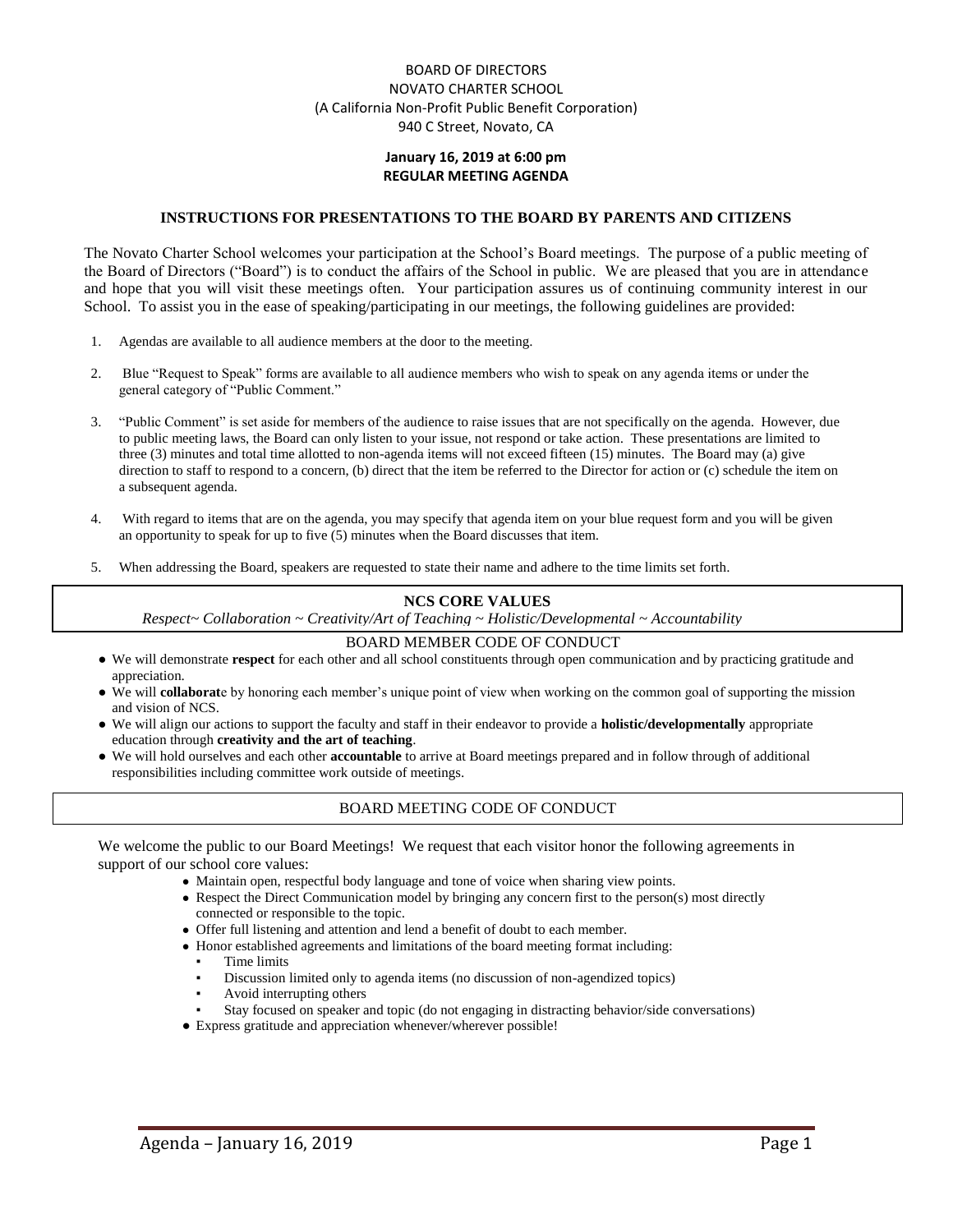### NOVATO CHARTER SCHOOL REGULAR MEETING OF THE BOARD OF DIRECTORS (A California Non-Profit Public Benefit Corporation) 940 C Street, Novato, CA **Wednesday, January 16, 2019, at 6:00 pm**

| <b>AGENDA ITEM</b> |                                                                                                                                                                                                                                                                                                                                                                                                                                                                   |         |        |               | <b>SPONSOR</b> | Approx. Time |
|--------------------|-------------------------------------------------------------------------------------------------------------------------------------------------------------------------------------------------------------------------------------------------------------------------------------------------------------------------------------------------------------------------------------------------------------------------------------------------------------------|---------|--------|---------------|----------------|--------------|
| $\mathbf{1}$       | <b>Call Meeting to Order, Roll Call</b>                                                                                                                                                                                                                                                                                                                                                                                                                           |         |        | Nicol Brescia |                | 5 Min.       |
|                    | <b>Board Member</b>                                                                                                                                                                                                                                                                                                                                                                                                                                               | Present | Absent | Late          | Arrival time   |              |
|                    | Craig Allender (CA)                                                                                                                                                                                                                                                                                                                                                                                                                                               |         |        |               |                |              |
|                    | Erik Berkowitz (EB)                                                                                                                                                                                                                                                                                                                                                                                                                                               |         |        |               |                |              |
|                    | Nicol Brescia (NB)                                                                                                                                                                                                                                                                                                                                                                                                                                                |         |        |               |                |              |
|                    | Lia Heath (LH)                                                                                                                                                                                                                                                                                                                                                                                                                                                    |         |        |               |                |              |
|                    | Alexandria Quam (AQ)                                                                                                                                                                                                                                                                                                                                                                                                                                              |         |        |               |                |              |
| $\overline{2}$     | <b>Agenda Modification</b>                                                                                                                                                                                                                                                                                                                                                                                                                                        |         |        |               | Nicol Brescia  | 5 Min.       |
| 3                  | <b>Public Comment</b><br>This is the opportunity for members of the community to speak on topics that are not<br>agendized on tonight's board meeting. Because these are not agendized items the board<br>and staff may not dialog back and forth with you. If you have a specific question that<br>staff may be able to answer, staff may contact you. Should a board member chose to<br>have this placed on a future meeting they may contact staff to do that. |         |        |               | Nicol Brescia  | 5 Min.       |
| 4                  | <b>Consent Agenda Items</b><br>A. Minutes from the 12/12/18 meeting will be approved at the 2/13/19 meeting                                                                                                                                                                                                                                                                                                                                                       |         |        |               | Nicol Brescia  | 5 Min.       |
| 5                  | <b>Board Discussion/Action Items</b><br>A. Approval of the Final Audit Report for Prior Year<br>B. Approval of the Conflict of Interest Code Board Policy #200<br>C. Approval of Overnight Field Trips<br>D. Review NCS Student Discipline Policy<br>E. Review message to community<br>F. Review Financial Report<br>G. Form 700<br>H. Discussion: Independent Study<br>I. Discussion: Alliance Path to Membership                                                |         |        |               | Nicol Brescia  | 50 Min.      |
| 6                  | Information Items: Administrative Reports Nikki Lloyd/April Jackson<br>A. Updates on Special Ed/SELPA<br>B. Legal updates<br>C. NUSD Board<br>D. Emergency Preparedness<br>E. Finalize Lottery Date & Time<br>F. LCAP Timeline<br>G. NCS-Hamilton Square<br>H. North Bay Children's Center                                                                                                                                                                        |         |        |               |                | 30 Min.      |